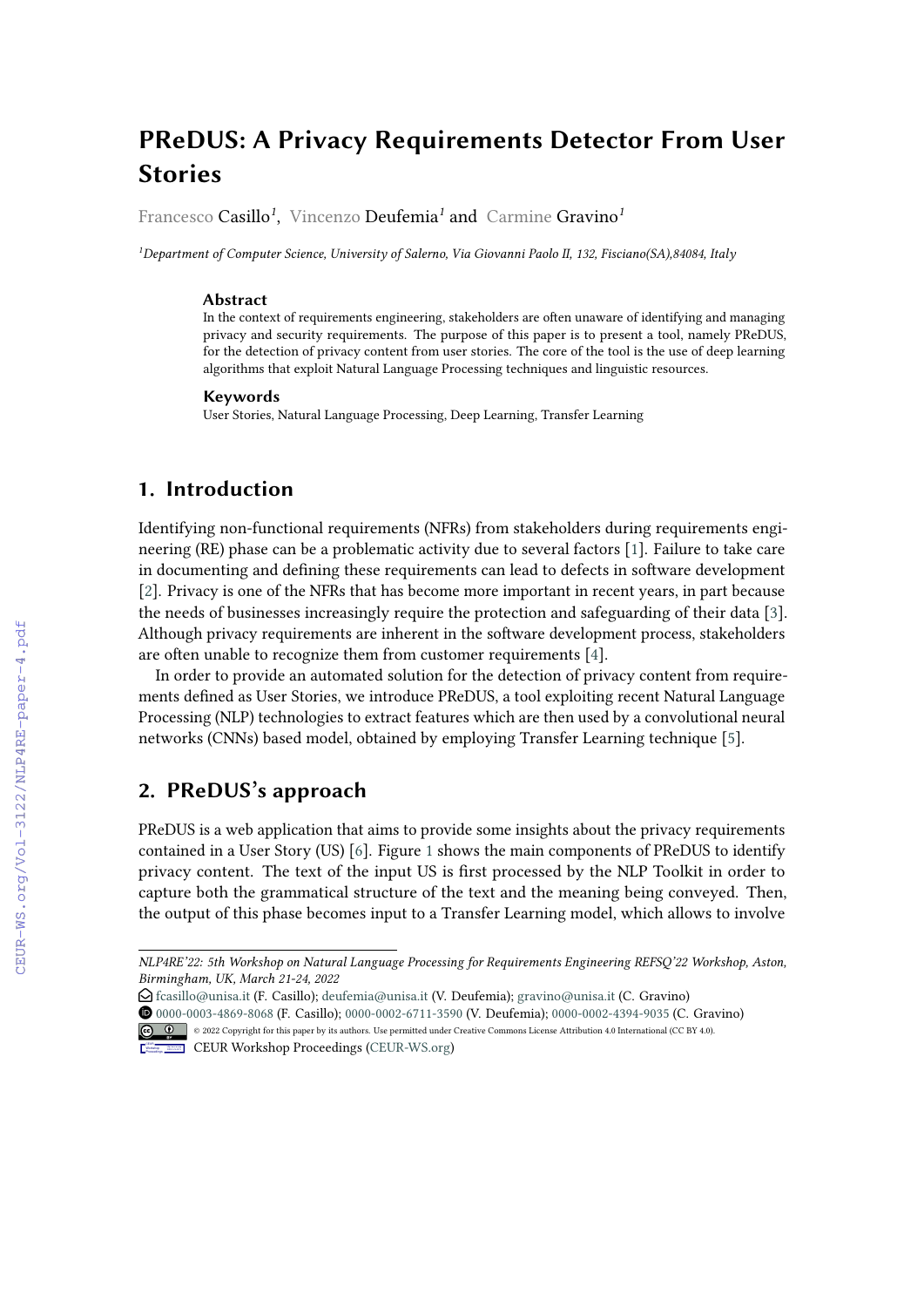

**Figure 1:** PReDUS prediction process.

<span id="page-1-0"></span>

<span id="page-1-1"></span>(a) Input data view. (b) Results view.

<span id="page-1-2"></span>

**Figure 2:** PReDUS User Interface

two CNNs to accomplish a semantic and syntactic analyses, respectively. In this way, both syntax and meaning are analyzed to detect privacy content. In spite of a simple user interface (see Figure [2\)](#page-1-0), the tool is highly recommended for stakeholders with a few experience in the identification of privacy content: the detection of this NFR in the requirements definition phase could anticipate significant issues that can lead to software malfunctions [\[7\]](#page-3-0).

**I/O Data.** The algorithm designed to make PReDUS work requires a US as input, whose format is, as designed in literature [\[8\]](#page-3-1), as the following:

"As a [*role*], I want to [*feature*], so that [*reason*]".

As an example: "As a project manager I want to access to data about my colleagues progress so I can better report our success and failures."

The US to be analyzed will be texted into the form provided in the first page of the web application (see Figure [2a\)](#page-1-1). The output of PReDUS is the prediction of the deep learning algorithm developed to detect privacy content, supported by further useful information like the privacy words identified, the categories they belong to, and the description of the category to specify why the considered word is related to privacy matters (see Figure [2b\)](#page-1-2).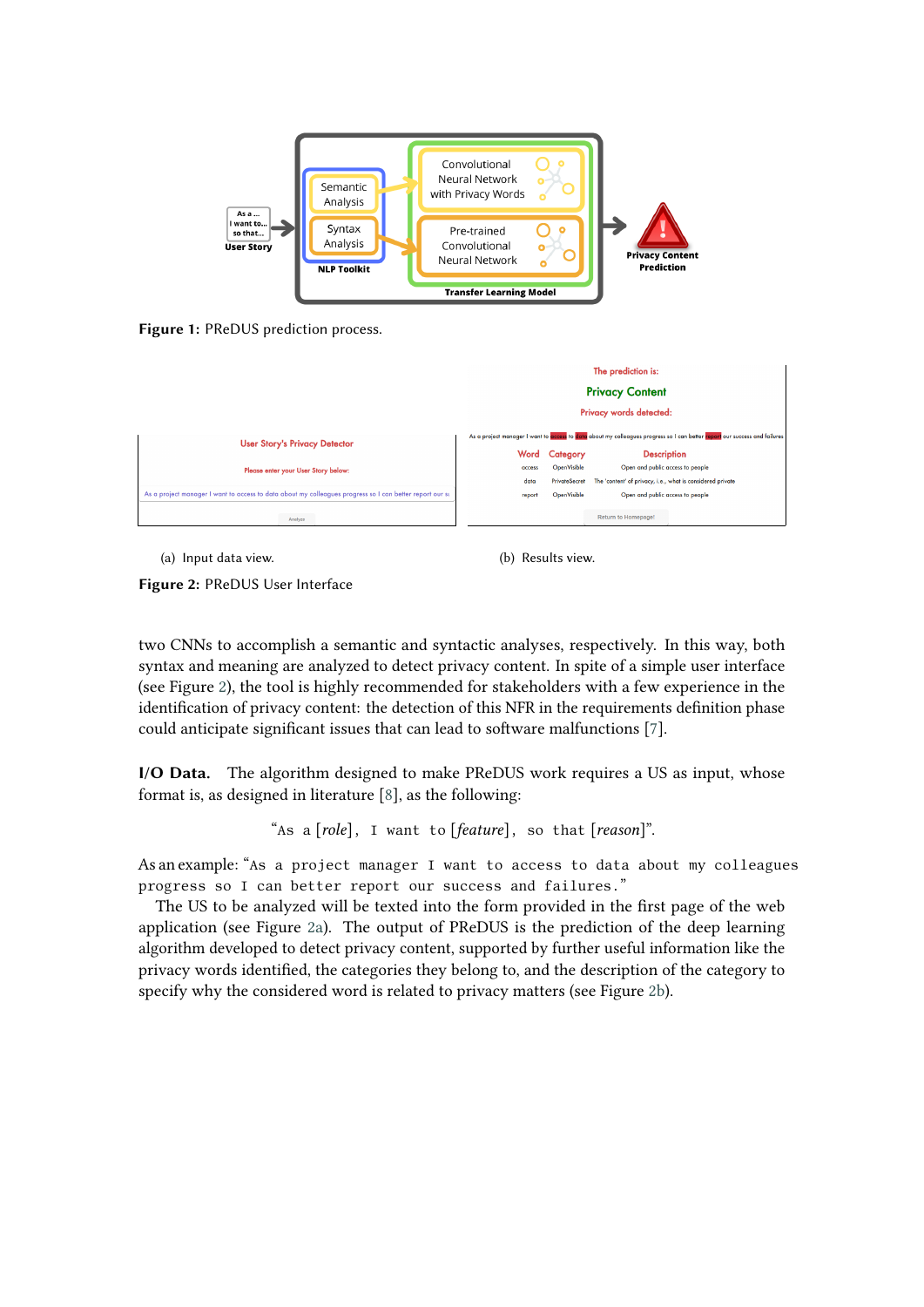**Preprocessing.** SpaCy<sup>[1](#page-2-0)</sup> is used to extract features exploited by the algorithm to make the prediction. In particular, the algorithm uses two types of analysis, summarized as follows:

- 1. **Syntax Analysis.** The input US is first tokenized by using n1p object<sup>[2](#page-2-1)</sup> of spaCy. It is essentially a pipeline of several text pre-processing operations applied to extract:
	- Entities<sup>[3](#page-2-2)</sup>. SpaCy provides an efficient statistical system that can assign labels to individual tokens or groups of tokens that are contiguous. It can recognize a wide range of named or numeric entities, which include people, organizations, languages, events and so on.
	- Parts of Speech<sup>[4](#page-2-3)</sup>. The Part of speech (POS) tagging is the process of marking a word in the text to a particular part of speech based on both its context and definition. In brief, it is the process of identifying a word as nouns, pronouns, verbs, and so on.
	- Dependencies<sup>[4](#page-2-3)</sup>. Dependency parsing is the process of analyzing the grammatical structure of a sentence based on the dependencies between its words. Words are replaced by tags, called dependency tags, that represent the relationship between two or more words.
- 2. **Semantic analysis.** It is carried out on the individual terms of the US to search for terms strongly related to privacy issues aiming to reinforce what has been done in the previous step and to expand the number of features which will be used for privacy content predictions. The dictionary proposed in [\[9\]](#page-3-2), and specifically developed for privacy content analysis, has been used to facilitate the search of privacy-related terms, and to obtain the privacy category each term belongs to.

**Privacy Detection.** The CNNs based model to predict whether the US contains or not privacy content is built using Transfer Learning, an advanced deep learning technique that consists in reusing the knowledge developed by an algorithm to solve a task and applying it to a different but related problem (see [\[4\]](#page-3-3) for details). In particular, a neural network developed for the detection of privacy disclosures in an unstructured text is used to increase the number of features exploited by our prediction model. Further details about the implemented CNNs can be found in [\[4\]](#page-3-3). The classification of USs is based on the assumption that if the US contains privacy disclosures and contains privacy-related words, then the US is highly related to privacy issues. The result tell us if the considered US contains or not privacy content.

# **3. Demo plan**

**Environment Configuration.** To use PReDUS you must start the server by running a Python<sup>[5](#page-2-4)</sup> script. To make the script work, you need to install nine libraries that are useful for both the User Interface and the US analysis. In particular, Flask and IPython were used to create the UI, while the remaining libraries allowed us to handle data (Pandas), to process them (NLTK,

<span id="page-2-0"></span><sup>1</sup><https://spacy.io>

<span id="page-2-1"></span><sup>2</sup><https://spacy.io/usage/models>

<span id="page-2-2"></span><sup>3</sup><https://spacy.io/usage/spacy-101#annotations-ner>

<span id="page-2-3"></span><sup>4</sup><https://spacy.io/usage/linguistic-features>

<span id="page-2-4"></span><sup>5</sup><https://www.python.org/>